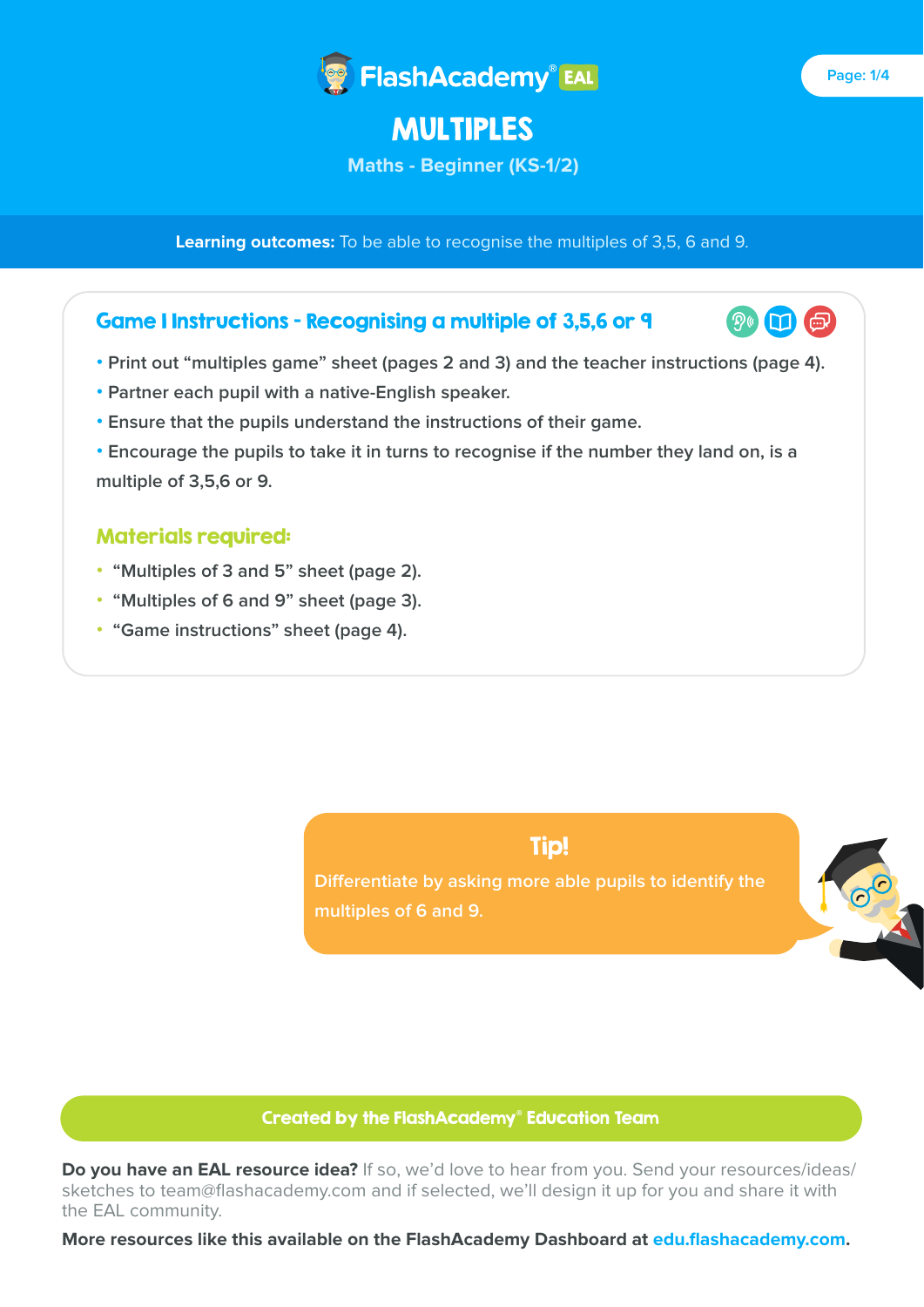

**Maths**

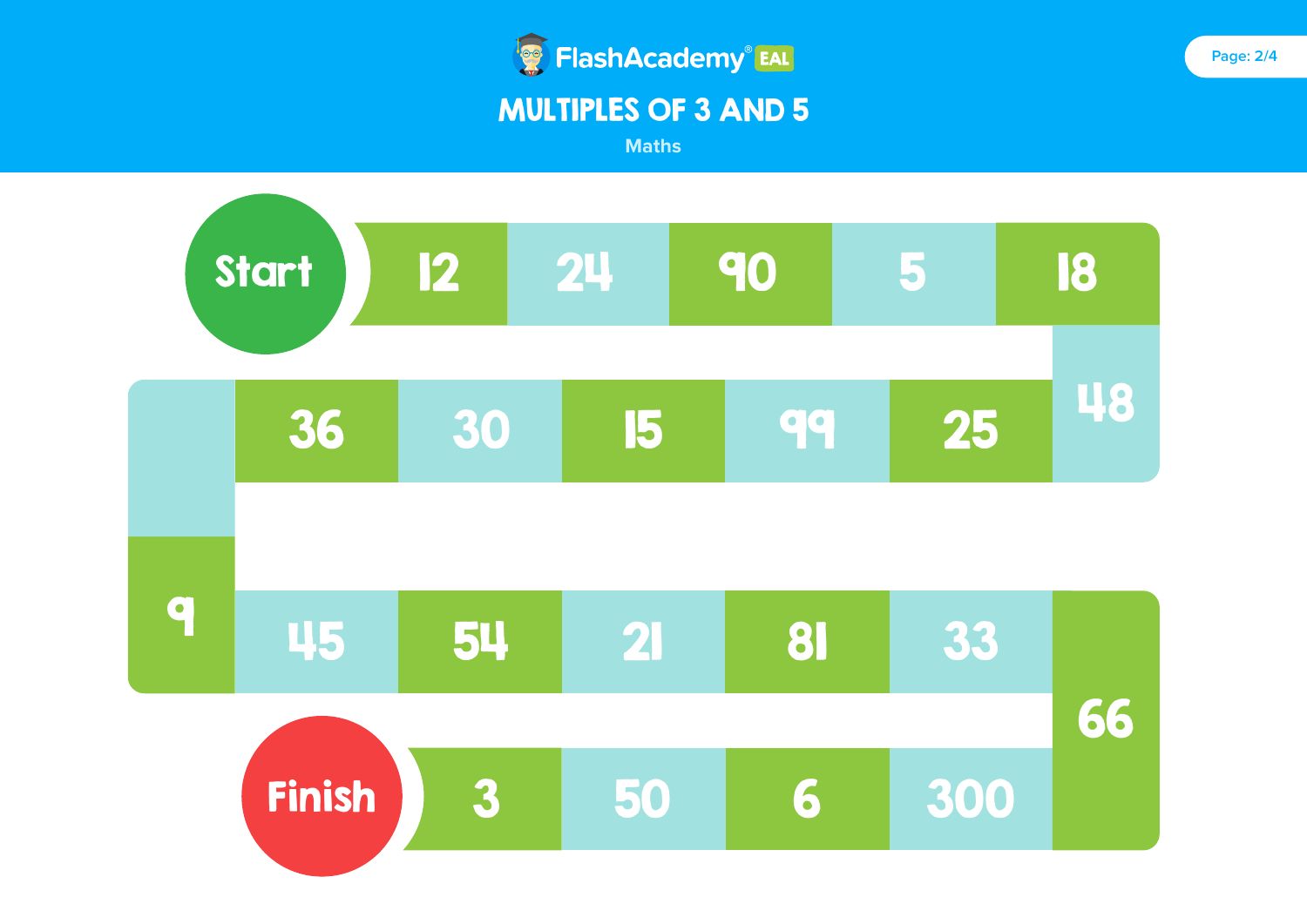

**Maths**